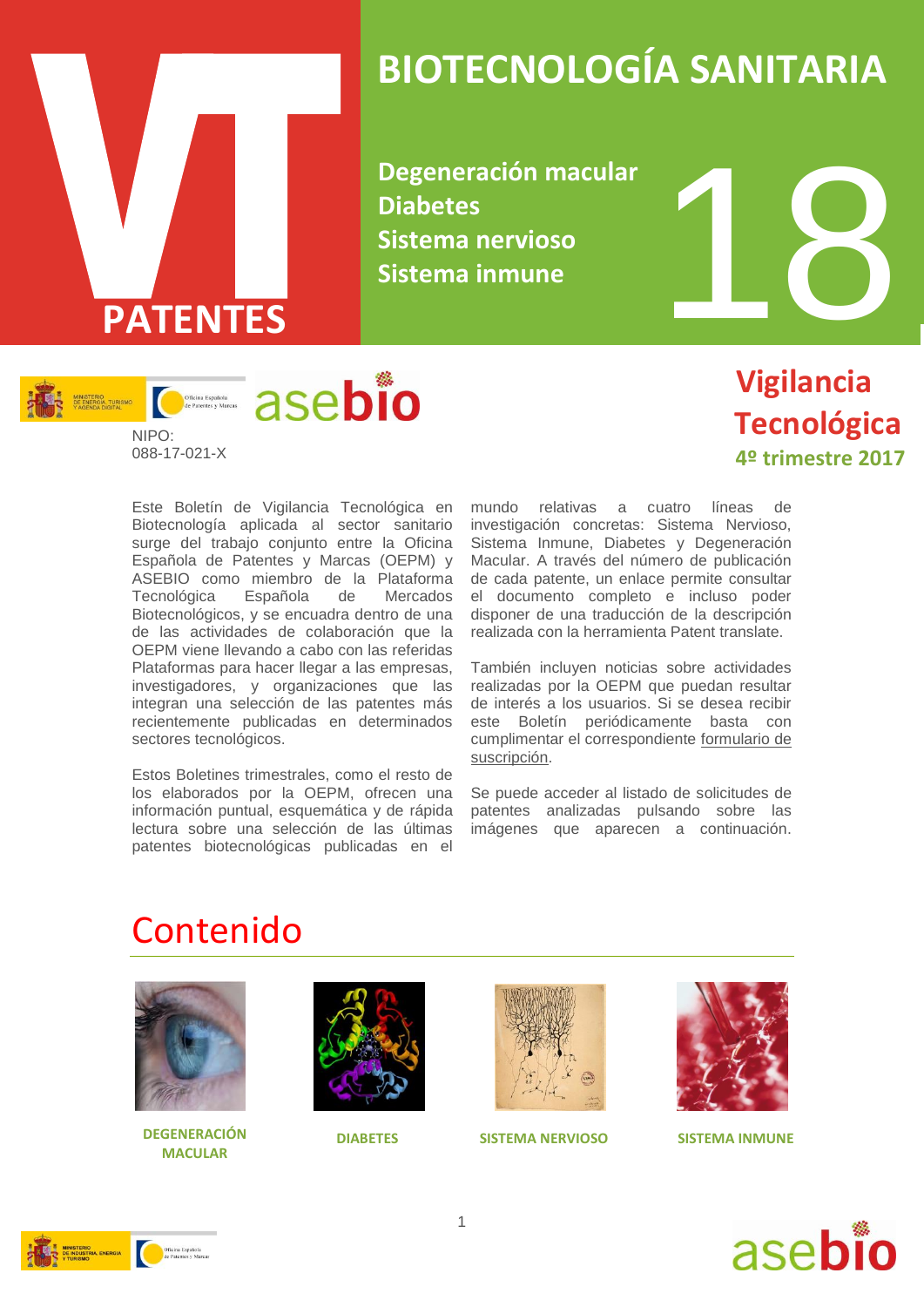## **Degeneración Macular**

| <b>Nº DE PUBLICACIÓN</b> | <b>SOLICITANTE</b>                                                                                                  | <b>CONTENIDO TÉCNICO</b>                                                                                          |
|--------------------------|---------------------------------------------------------------------------------------------------------------------|-------------------------------------------------------------------------------------------------------------------|
| WO2017205651             | UNIV COLUMBIA [US]                                                                                                  | Human Notch1 based fusion<br>proteins as decoy inhibitors of<br>jagged-Notch signaling and<br>DLL-Notch signaling |
| WQ2017181021             | REGENXBIO INC [US]                                                                                                  | Treatment of ocular diseases with<br>fully-human post-translationally<br>modified anti-VEGF fAb                   |
| WO2017170626             | SENJU PHARMA CO [JP]                                                                                                | Aqueous liquid agent                                                                                              |
| WO2017194912             | CAMBRIDGE ENTERPRISE LTD [GB];<br>THE SYDNEY CHILDREN'S HOSPITALS<br>NETWORK (RANDWICK AND<br><b>WESTMEAD)</b> [AU] | Treatment of complement-mediated<br>disorders                                                                     |
| WO2017180936             | UNIV PENNSYLVANIA [US]                                                                                              | Compositions for treatment of wet<br>age-related macular degeneration                                             |
| WO2017186934             | FUNDACIÓ HOSPITAL UNIV VALL<br>D'HEBRON - INST DE RECERCA [ES]                                                      | Dipeptidyl peptidase-4 inhibitors for<br>topical eye treatment of retinal<br>neurodegenerative diseases           |
| WO2017148904             | GRUS FRANZ [DE]; KORB CHRISTINA<br>[DE]; PFEIFFER NORBERT [DE]                                                      | Predictive markers useful in the<br>treatment of wet age-related<br>macular degeneration                          |
| WO2017170926             | SENJU PHARMA CO [JP]                                                                                                | Neuroprotective peptide                                                                                           |



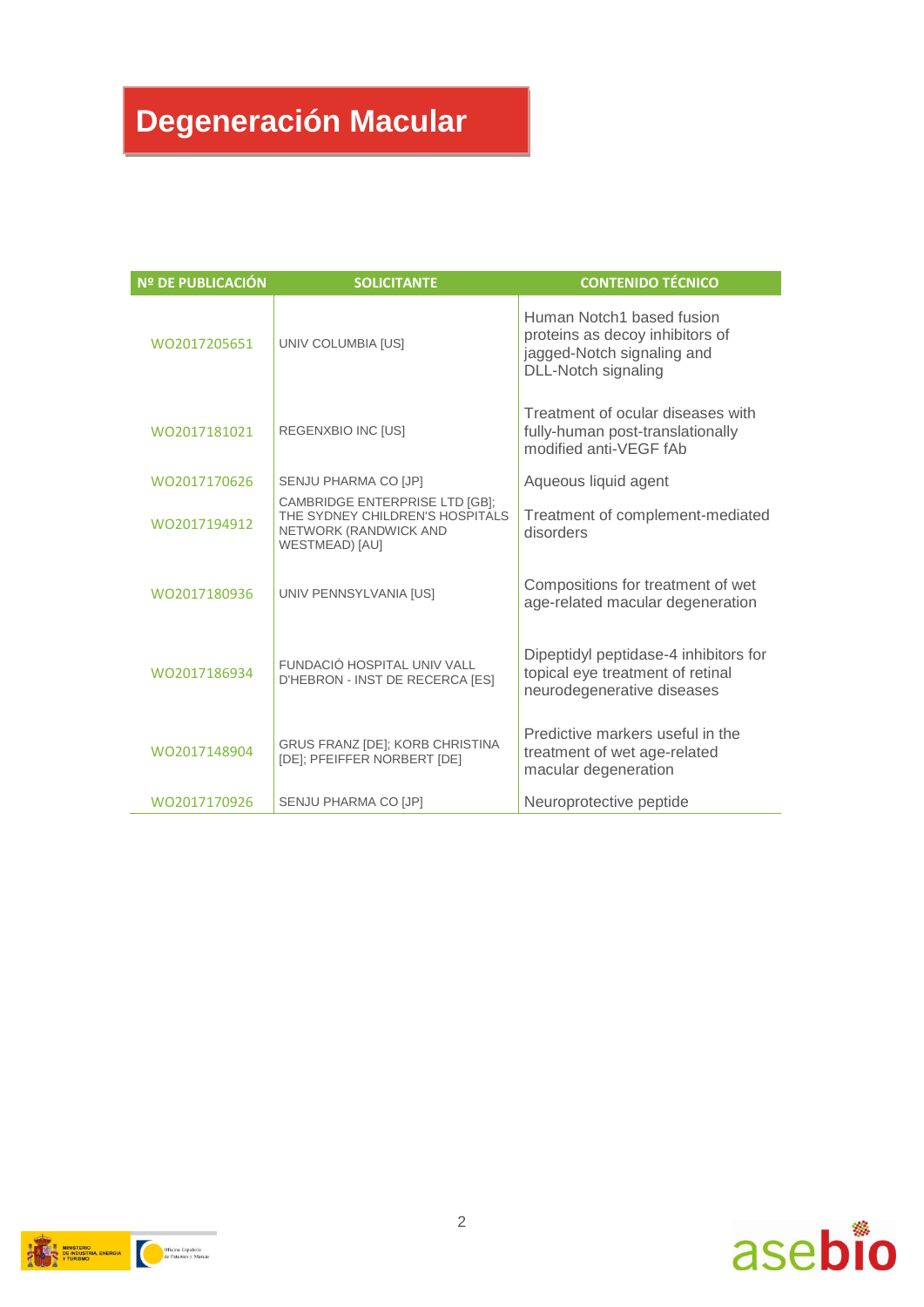## **Diabetes**

| Nº DE PUBLICACIÓN | <b>SOLICITANTE</b>                                                                                                                                                                                                                        | <b>CONTENIDO TÉCNICO</b>                                                                                                          |
|-------------------|-------------------------------------------------------------------------------------------------------------------------------------------------------------------------------------------------------------------------------------------|-----------------------------------------------------------------------------------------------------------------------------------|
| WO2017210077      | INDIANA UNIV RESEARCH AND<br>TECHNOLOGY CORPORATION [US]                                                                                                                                                                                  | Single chain insulin prodrugs                                                                                                     |
| WO2017205191      | MERCK SHARP & DOHME [US]; MU<br>YINGJUN [US]; LIN SONGNIAN [US]                                                                                                                                                                           | Insulin receptor partial agonists and<br>GLP-1 analogues                                                                          |
| WO2017205309      | MERCK SHARP & DOHME [US]; LIN<br>SONGNIAN [US]; YAN LIN [US]; HUO<br>PEI [US]; PISSARNITSKI DMITRI [US];<br>FENG DANQING [US]; NARGUND RAVI<br>[US]; MADSEN-DUGGAN CHRISTINA<br>[US; ZHU YUPING [US]; KEKEC AHMET<br>[US]; WU ZHICAI [US] | Insulin receptor partial agonists                                                                                                 |
| WO2017204219      | TAKEDA PHARMACEUTICALS CO [JP]                                                                                                                                                                                                            | Peptide compound                                                                                                                  |
| WO2017200025      | UNIV OSAKA [JP]; KYUSHU UNIV<br>NATIONAL UNIV CORPORATION [JP];<br>SHISEIDO CO LTD [JP]                                                                                                                                                   | Blood sample analysis method and<br>system, for determining diabetes                                                              |
| WO2017197506      | GOVERNING COUNCIL UNIV TORONTO<br>[CA]; KAISER PERMANENTE<br>NORTHERN CALIFORNIA [US]                                                                                                                                                     | Method for predicting the<br>development of type 2 diabetes                                                                       |
| WO2017197648      | NUMEN BIOTECH CO LTD [CN]                                                                                                                                                                                                                 | Pharmaceutical composition for<br>treating cardiopathy                                                                            |
| WO2017196647      | JANSSEN BIOTECH INC [US]                                                                                                                                                                                                                  | GDF15 fusion proteins and uses<br>thereof                                                                                         |
| WO2017190059      | UNIV MICHIGAN REGENTS [US]                                                                                                                                                                                                                | Stabilizing proinsulin monomers                                                                                                   |
| WO2017189483      | UNIV JOHNS HOPKINS [US]                                                                                                                                                                                                                   | ZnT8 assays for drug development<br>and pharmaceutical compositions                                                               |
| WO2017189342      | MERCK SHARP & DOHME [US]; PALANI<br>ANANDAN [US]; YANG ZHIQIANG [US];<br>YAN LIN [US]; LIN SONGNIAN [US]; HUO<br>PEI [US]; NARGUND RAVI [US]                                                                                              | Insulin dimer-incretin conjugates                                                                                                 |
| WO2017188378      | TAKEDA PHARMACEUTICALS CO [JP]                                                                                                                                                                                                            | Purification method for pancreatic<br>precursor cells derived from<br>pluripotent stem cells and<br>amplification method therefor |
| WO2017180902      | BAYLOR COLLEGE MEDICINE [US]                                                                                                                                                                                                              | Asprosin, a fast-induced glucogenic<br>protein hormone                                                                            |
| WO2017179824      | CAREGEN CO LTD [KR]                                                                                                                                                                                                                       | Peptide with anti-obesity and anti-<br>diabetic efficacy and use thereof                                                          |



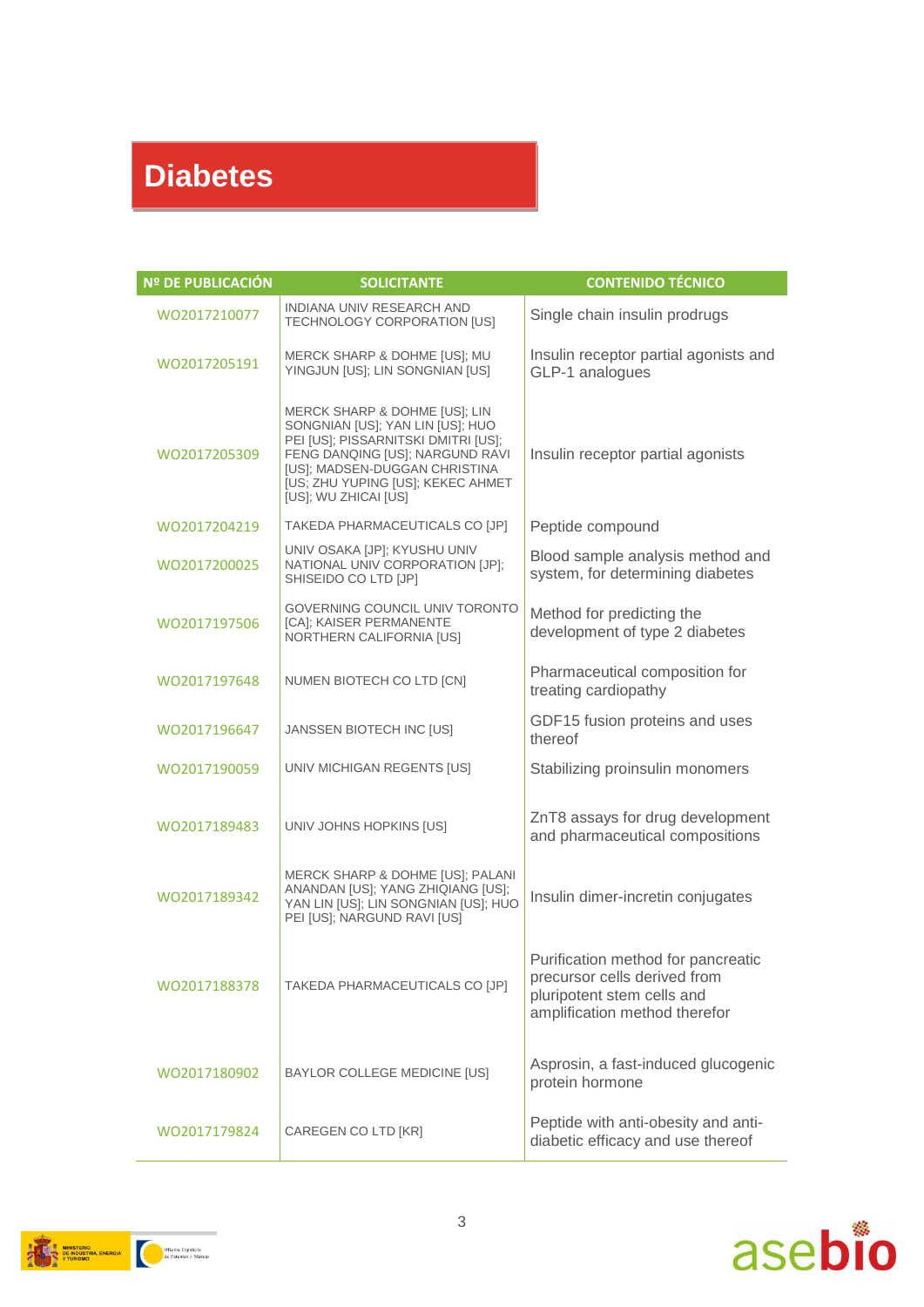| Nº DE PUBLICACIÓN | <b>SOLICITANTE</b>                                                                                                                                                                                                        | <b>CONTENIDO TÉCNICO</b>                                                                                                                       |
|-------------------|---------------------------------------------------------------------------------------------------------------------------------------------------------------------------------------------------------------------------|------------------------------------------------------------------------------------------------------------------------------------------------|
| WO2017180361      | JANSSEN BIOTECH INC [US]                                                                                                                                                                                                  | Differentiation of pluripotent stem<br>cells to intestinal midgut endoderm<br>cells                                                            |
| WO2017179042      | <b>TECHNION RES &amp; DEV FOUNDATION</b><br>[IL]                                                                                                                                                                          | Scaffolds fabricated from<br>electrospun decellularized<br>extracellular matrix                                                                |
| WO2017176076      | EWHA UNIV - IND COLLABORATION<br><b>FOUND [KR]</b>                                                                                                                                                                        | A peptide with ability to penetrate<br>cell membrane                                                                                           |
| WO2017176199      | INDEVEX AB (PUBL) [SE]                                                                                                                                                                                                    | A macronutrient composition for use<br>in a method for treatment of<br>gestational diabetes                                                    |
| WO2017170847      | MATSUMORI AKIRA [JP]                                                                                                                                                                                                      | Method for determining<br>susceptibility to diabetes                                                                                           |
| WO2017170494      | UNIV TOKYO [JP]; UNIV KEIO [JP]                                                                                                                                                                                           | Anti-obesity vaccine                                                                                                                           |
| WO2017168435      | SUN PHARMA ADVANCED RES CO LTD<br>[IN]                                                                                                                                                                                    | Viscoelastic gel of liraglutide<br>adapted for once-weekly or once bi-<br>weekly administration                                                |
| WO2017165908      | SOUTH AUSTRALIAN HEALTH AND<br>MEDICAL RES INST LTD [AU]; OCEAN<br>UNIV CHINA [CN]                                                                                                                                        | Method of inhibiting high fat diet-<br>related conditions                                                                                      |
| WO2017161043      | THE J DAVID GLADSTONE INST [US]                                                                                                                                                                                           | Methods and compositions for<br>treating obesity and/or diabetes and<br>for identifying candidate treatment<br>agents                          |
| WO2017161184      | AMIDEBIO LLC [US]                                                                                                                                                                                                         | Methods for producing peptides and<br>uses thereof                                                                                             |
| WO2017161105      | TRUE HEALTH IP LLC [US]                                                                                                                                                                                                   | Methods of treating impaired<br>glucose tolerance and/or decreased<br>insulin secretion                                                        |
| WO2017160669      | MERCK SHARP & DOHME [US]; PALANI<br>ANANDAN [US]; HUANG CHUNHUI [US];<br>YANG ZHIQIANG [US]; YAN LIN [US];<br>LIN SONGNIAN [US]; HUO PEI [US];<br>DENG QIAOLIN [US]; BIANCHI<br>ELISABETTA [IT]; ORVIETO FEDERICA<br>[IT] | Insulin-incretin conjugates                                                                                                                    |
| WO2017152861      | SHENZHEN HIGHTIDE<br>BIOPHARMACEUTICAL LTD [CN]                                                                                                                                                                           | Conjugates of islet neogenesis<br>peptides and analogs, and methods<br>thereof                                                                 |
| WO2017152270      | KEMYTH BIOTECH CO LTD [CN];<br>CHONG PELE CHOI-SING [CA]                                                                                                                                                                  | Use of pneumolysin peptides as<br>antagonists against toll-like receptor<br>4 and methods of treating toll-like<br>receptor 4 related diseases |
| WO2017200944      | INTARCIA THERAPEUTICS INC [US]                                                                                                                                                                                            | Glucagon receptor/GLP-1 receptor<br>selective analog polypeptides and<br>methods of use thereof                                                |
| WO2017200943      | INTARCIA THERAPEUTICS INC [US]                                                                                                                                                                                            | Glucagon-receptor selective<br>polypeptides and methods of use<br>thereof                                                                      |

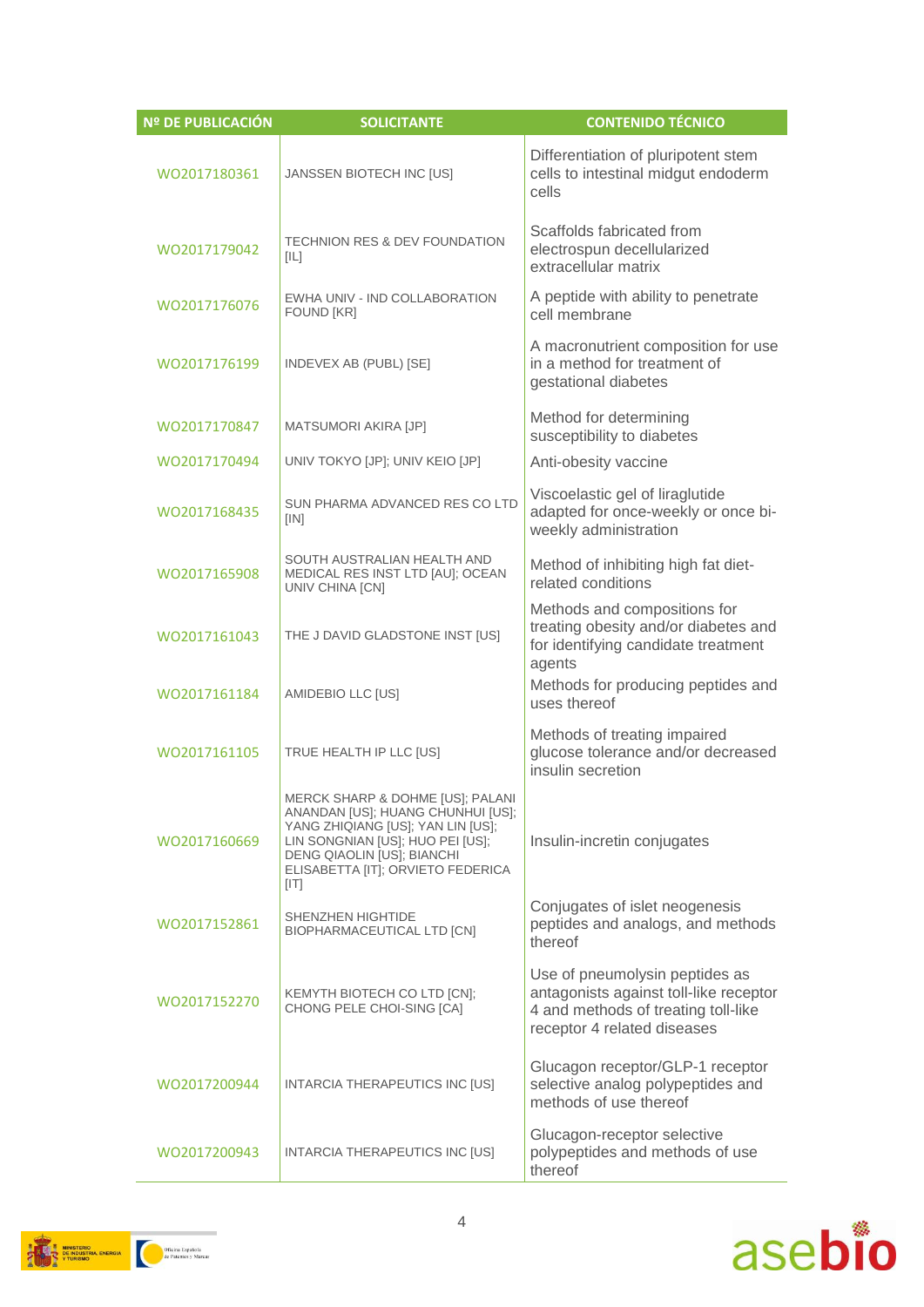| <b>Nº DE PUBLICACIÓN</b> | <b>SOLICITANTE</b>                                                                                                                                   | <b>CONTENIDO TÉCNICO</b>                                                                                                 |
|--------------------------|------------------------------------------------------------------------------------------------------------------------------------------------------|--------------------------------------------------------------------------------------------------------------------------|
| WO2017202851             | TECHNISCHE UNIVERSITÄT MÜNCHEN<br><b>IDE1</b>                                                                                                        | Secretin receptor agonists to treat<br>diseases or disorders of energy<br>homeostasis                                    |
| WO2017202936             | NOVO NORDISK AS [DK]                                                                                                                                 | MIC-1 compounds and use thereof                                                                                          |
| WO2017191234             | UNICYTE EV AG [CH]                                                                                                                                   | Pharmaceutical carriers containing<br>miRNAs for use in the treatment of<br>fibrotic diseases caused by<br>hyperglycemia |
| WO2017178829             | IMP INNOVATIONS LTD [GB]                                                                                                                             | Peptide analogues                                                                                                        |
| WO2017186934             | FUNDACIÓ HOSPITAL UNIV VALL<br>D'HEBRON - INST DE RECERCA [ES]                                                                                       | Dipeptidyl peptidase-4 inhibitors for<br>topical eye treatment of retinal<br>neurodegenerative diseases                  |
| EP3225996                | SYSMEX CORP [JP]                                                                                                                                     | Method for assisting diagnosis of<br>risk of progression to nephropathy<br>and use of reagent kit                        |
| WO2017163159             | <b>WOCKHARDT LTD [IN]</b>                                                                                                                            | <b>Biphasic pharmaceutical</b><br>composition of insulin human                                                           |
| WO2017162759             | INSERM (INSTITUT NAT DE LA SANTÉ<br>ET DE LA RECH MÉDICALE) [FR];<br>UNIVERSITÉ PARIS DESCARTES [FR];<br>CENTRE NAT DE LA RECH SCIENT<br>(CNRS) [FR] | Methods and kits of assessing<br>status, risk or prognosis of type 1<br>diabetes                                         |
| WO2017149109             | NOVO NORDISK AS [DK]                                                                                                                                 | Liraglutide in diabetic foot ulcer                                                                                       |
| WO2017149105             | NOVO NORDISK AS [DK]                                                                                                                                 | Liraglutide in renal conditions                                                                                          |
| WO2017149070             | NOVO NORDISK AS [DK]                                                                                                                                 | GLP-1 derivatives and uses thereof                                                                                       |
| WO2017176753             | OMEZA LLC [US]                                                                                                                                       | Fish oil topical composition                                                                                             |



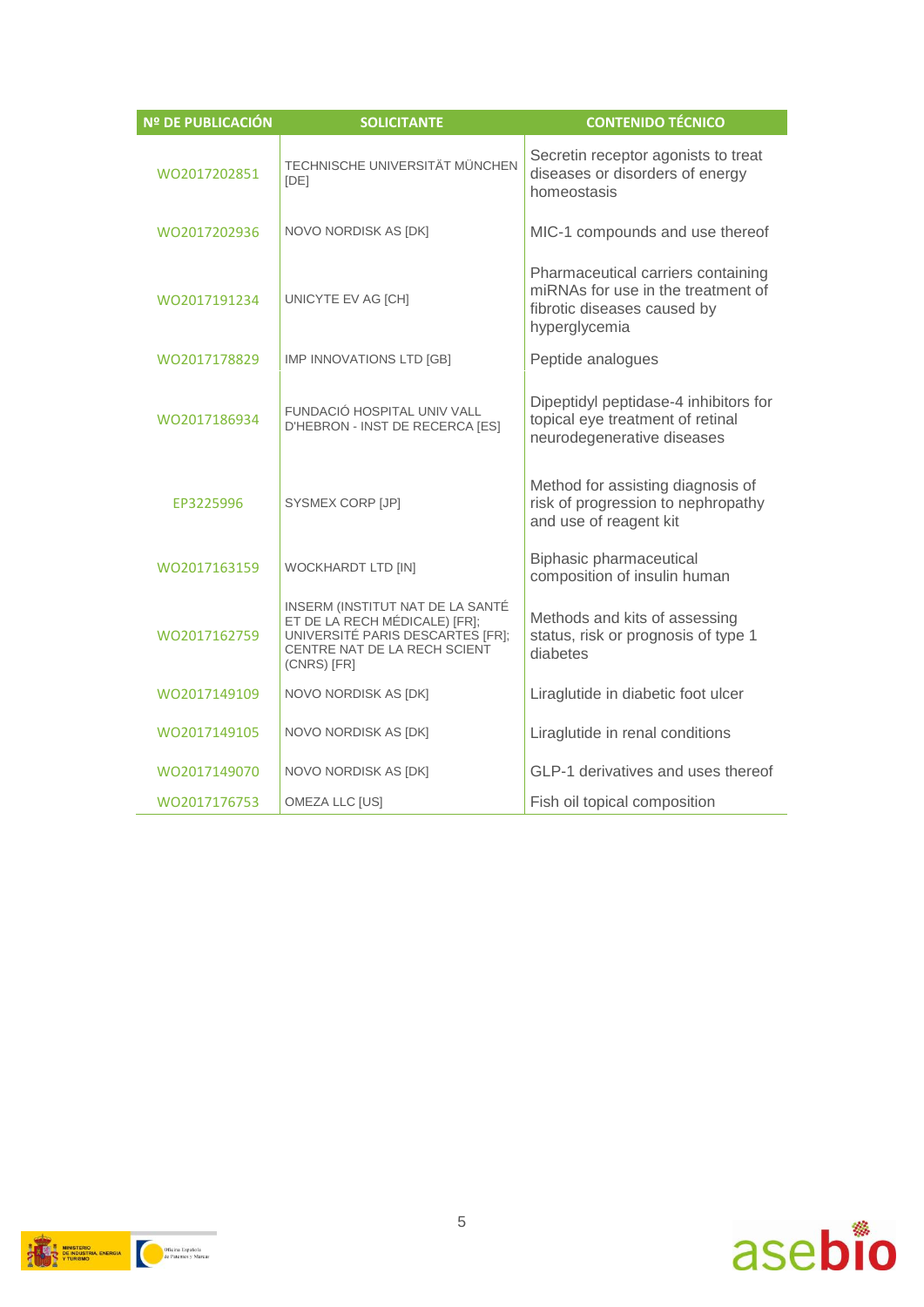## **Sistema Nervioso**

| <b>Nº DE PUBLICACIÓN</b> | <b>SOLICITANTE</b>                                                                                                                                                                                       | <b>CONTENIDO TÉCNICO</b>                                                                                                     |
|--------------------------|----------------------------------------------------------------------------------------------------------------------------------------------------------------------------------------------------------|------------------------------------------------------------------------------------------------------------------------------|
| WO2017217753             | KOREA RES INSTITUTE OF<br>BIOSCIENCE AND BIOTECHNOLOGY<br>[KR]                                                                                                                                           | Strain of genus Agathobaculum<br>having effects of preventing or<br>treating degenerative brain<br>diseases, and use thereof |
| WO2017205384             | IDERA PHARMACEUTICALS INC [US]                                                                                                                                                                           | Compositions and methods for<br>inhibiting target RNA expression                                                             |
| WO2017201258             | VOYAGER THERAPEUTICS INC [US]                                                                                                                                                                            | Compositions and methods of<br>treating Huntington's disease                                                                 |
| WO2017201539             | CEDARS-SINAI MEDICAL CENTER [US]                                                                                                                                                                         | Methods of treating or preventing<br>Alzheimer's disease and associated<br>conditions                                        |
| WO2017197158             | LEUVAS THERAPEUTICS [US]                                                                                                                                                                                 | Blockade of TIM-1 pathways and p-<br>selectin pathways in treatment of<br>neuroinflammatory degenerative<br>disease          |
| WO2017195778             | HASHIMOTO YASUHIRO [JP]                                                                                                                                                                                  | Diagnostic marker for dementia and<br>method for identifying contraction of<br>dementia using said marker                    |
| WO2017197253             | OHIO STATE INNOVATION<br>FOUNDATION [US]                                                                                                                                                                 | Peptides and methods for treating<br>neurodegenerative disorders                                                             |
| WO2017193115             | NANOSOMIX INC [US]                                                                                                                                                                                       | Synaptic protein biomarkers and<br>differential diagnosis of Alzheimer's<br>disease and other<br>neurodegenerative disorders |
| WO2017192664             | WAVE LIFE SCIENCES LTD [SG];<br>VARGEESE CHANDRA [US]; MEENA<br>[US]; SVRZIKAPA NENAD [US];<br>MOHAPATRA SUSOVAN [US]; FRANCIS<br>CHRISTOPHER J [US]; VERDINE<br>GREGORY L [US]; SOKOLOVSKA ANNA<br>[US] | Oligonucleotide compositions and<br>methods thereof                                                                          |
| WO2017192460             | RETROTOPE INC [US]                                                                                                                                                                                       | Isotopically modified composition<br>and therapeutic uses thereof                                                            |
| WO2017189556             | SYNTIMMUNE INC [US]                                                                                                                                                                                      | Humanized affinity matured anti-<br>FcRn antibodies                                                                          |



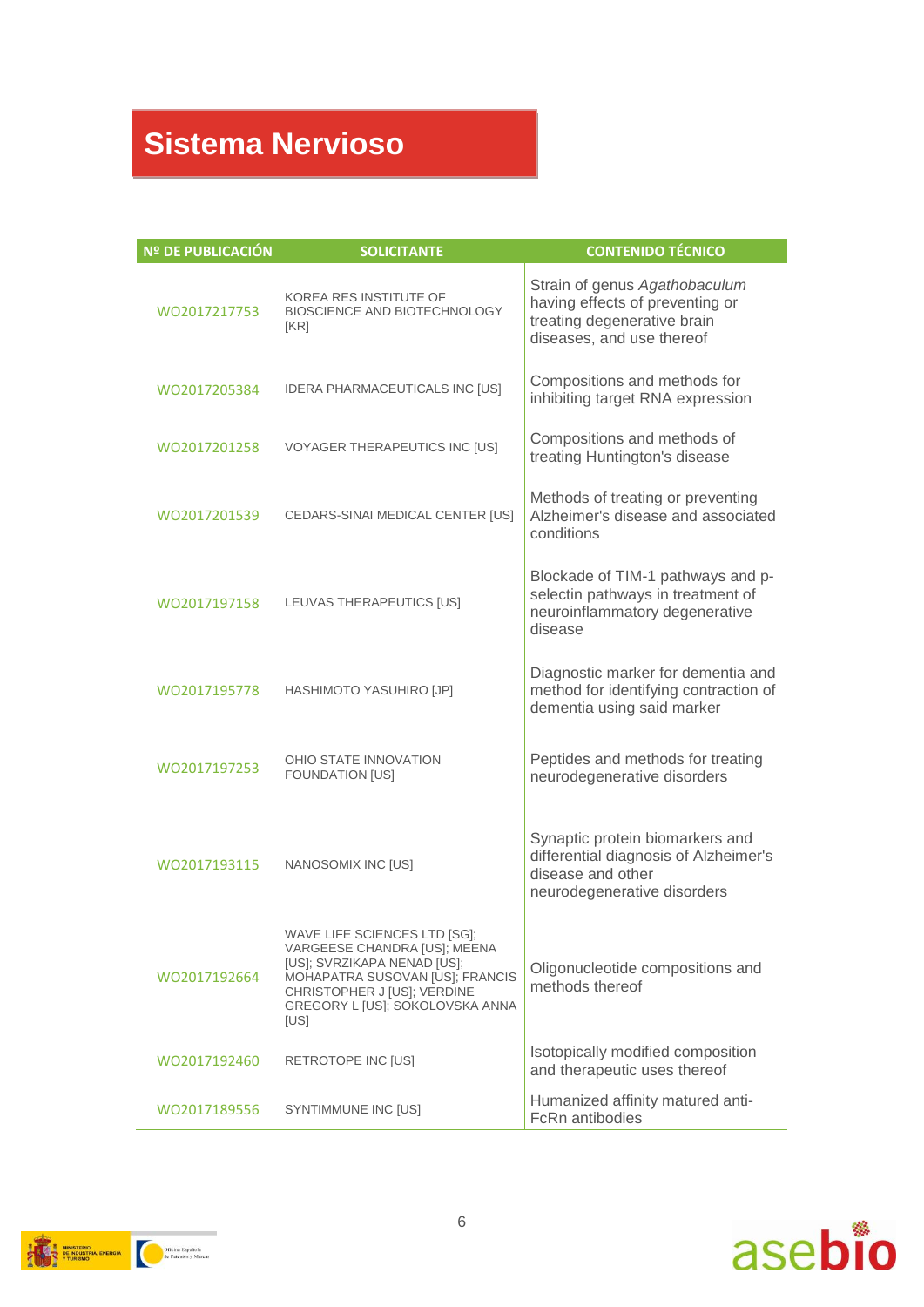| <b>Nº DE PUBLICACIÓN</b> | <b>SOLICITANTE</b>                                        | <b>CONTENIDO TÉCNICO</b>                                                                                                                                                                                                                  |
|--------------------------|-----------------------------------------------------------|-------------------------------------------------------------------------------------------------------------------------------------------------------------------------------------------------------------------------------------------|
| WO2017187540             | <b>B&amp;S CORPORATION:KK [JP]</b>                        | Ether-type glycerophospholipid-<br>containing composition and method<br>for producing same                                                                                                                                                |
| WO2017184895             | AELAN CELL TECH INC [US]                                  | Compositions and methods related<br>to K180 dimethylated H1.0 protein                                                                                                                                                                     |
| WO2017180555             | UNIV COLUMBIA [US]                                        | Humanized anti-RAGE antibody                                                                                                                                                                                                              |
| WO2017181147             | <b>OCTAVE BIOSCIENCES INC [US]</b>                        | Methods for assessment of multiple<br>sclerosis activity                                                                                                                                                                                  |
| WO2017179646             | TAO HEALTH LIFE PHARMA CO LTD<br>[JP]                     | Amylospheroid (ASPD)-like<br>structure and pharmaceutical<br>composition                                                                                                                                                                  |
| WO2017173545             | HOSPITAL FOR SICK CHILDREN [CA]                           | Method of determining disease<br>causality of genome mutations                                                                                                                                                                            |
| WO2017177178             | UNIV CASE WESTERN RESERVE [US]                            | TDP-43 mitochondrial localization<br>inhibitor for the treatment of<br>neurodegenerative disease                                                                                                                                          |
| WO2017172976             | UNIV CALIFORNIA [US]; SHRINERS<br>HOSPITALS CHILDREN [US] | Methods for promoting<br>oligodendrocyte regeneration and<br>remyelination                                                                                                                                                                |
| WO2017172733             | UNIV CALIFORNIA [US]                                      | Anti-Ryk antibodies and methods of<br>using the same                                                                                                                                                                                      |
| WO2017170986             | <b>TORAY INDUSTRIES [JP]</b>                              | Agent for inducing accumulation of<br>insolubilized TDP-43 protein,<br>method for creating<br>neurodegenerative disease model<br>cells, and method for screening for<br>therapeutic or prophylactic drug for<br>neurodegenerative disease |
| WO2017170926             | SENJU PHARMA CO [JP]                                      | Neuroprotective peptide                                                                                                                                                                                                                   |
| WO2017165458             | <b>DIAMIR LLC [US]</b>                                    | Methods of using miRNAs from<br>bodily fluids for detection and<br>differentiation of neurodegenerative<br>diseases                                                                                                                       |
| WO2017157325             | STAIDSON(BEIJING)<br>BIOPHARMACEUTICALS CO LTD [CN]       | Fusion protein comprising nerve<br>growth factor and preparation<br>method and use thereof                                                                                                                                                |
| WO2017161256             | ADVANCED GENOMIC TECH LLC [US]                            | Systems and methods for<br>determining likelihood of Alzheimer's<br>disease and/or mild cognitive<br>impairment status in a patient                                                                                                       |



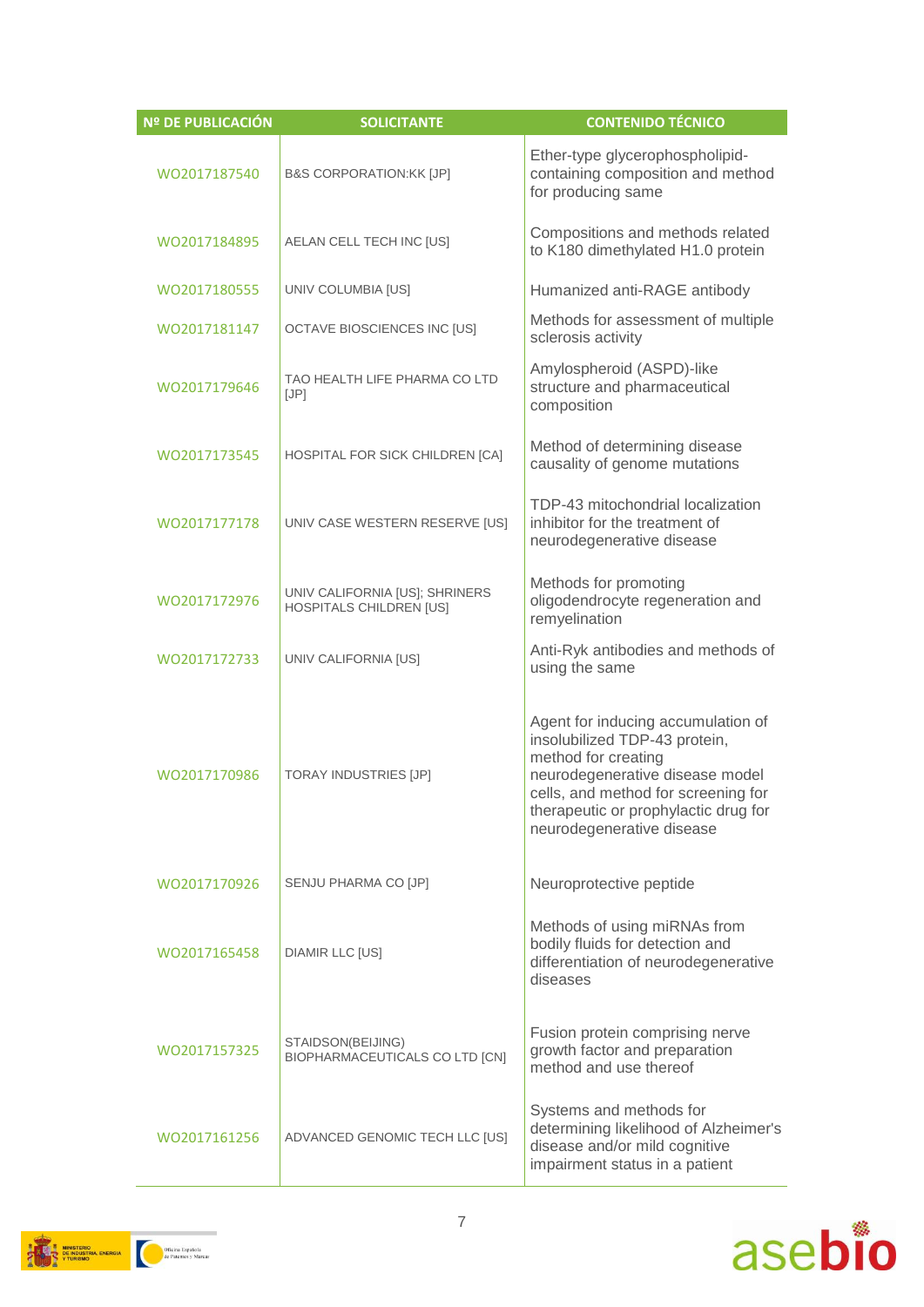| <b>Nº DE PUBLICACIÓN</b> | <b>SOLICITANTE</b>                                                                                                                                                           | <b>CONTENIDO TÉCNICO</b>                                                                                                                         |
|--------------------------|------------------------------------------------------------------------------------------------------------------------------------------------------------------------------|--------------------------------------------------------------------------------------------------------------------------------------------------|
| WO2017152873             | SHANGHAI JIAO TONG UNIV SCHOOL<br>OF MEDICINE [CN]                                                                                                                           | Application of micro RNA31<br>precursor encoded polypeptide for<br>preparing immunomodulatory drugs                                              |
| WO2017156303             | UNIV CASE WESTERN RESERVE [US]                                                                                                                                               | Radioligands for myelin                                                                                                                          |
| WO2017156242             | IONIS PHARMACEUTICALS INC [US]                                                                                                                                               | Methods and compositions for<br>inhibiting PMP22 expression                                                                                      |
| WO2017150566             | SMC ASSET INC [JP]                                                                                                                                                           | Non-human animal having<br>dystrophy caused by protein<br>aggregation                                                                            |
| WO2017150680             | TOAGOSEI CO LTD [JP]; NAT UNIV<br>CORP NAGOYA UNIV [JP]                                                                                                                      | Alzheimer's disease diagnostic<br>method using signal peptide as<br>index                                                                        |
| WO2017150681             | TOAGOSEI CO LTD [JP]; NAT UNIV<br>CORP NAGOYA UNIV [JP]                                                                                                                      | Amyotrophic lateral sclerosis<br>diagnostic method using signal<br>peptide as index                                                              |
| W02017147654             | NEWSOUTH INNOVATIONS PTY LTD<br>[AU]                                                                                                                                         | Use of phosphorylated tau and<br>P38gamma to treat a neurological<br>condition                                                                   |
| WO2017199042             | THE UNIV OF BIRMINGHAM [GB]                                                                                                                                                  | Treatment of neurological<br>pathologies with inhibitors of DNA<br>damage repair                                                                 |
| WO2017202886             | INSERM (INSTITUT NATIONAL DE LA<br>SANTÉ ET DE LA RECH MÉDICALE)<br>[FR]; UNIVERSITÉ DE NANTES [FR];<br>CENTRE HOSPITALIER UNIV DE<br><b>NANTES [FR]</b>                     | Methods for detecting, assessing<br>severity and treating multiple<br>sclerosis                                                                  |
| WO2017202814             | INSERM (INSTITUT NATIONAL DE LA<br>SANTÉ ET DE LA RECH MÉDICALE)<br>[FR]; UNIVERSITÉ DE POITIERS [FR]                                                                        | Methods and pharmaceutical<br>compositions for the treatment of<br>neuropathological disorders<br>characterized by a loss of cortical<br>neurons |
| WO2017195131             | INST BIOLOGII DOŚWIADCZALNEJ IM<br>MARCELEGO NENCKIEGO [PL]                                                                                                                  | Prion protein-dendrimer conjugates<br>for use in treatment of Alzheimer<br>disease                                                               |
| WO2017191561             | PROTHENA BIOSCIENCES LTD [IE]                                                                                                                                                | Antibodies recognizing tau                                                                                                                       |
| WO2017191559             | PROTHENA BIOSCIENCES LTD [IE]                                                                                                                                                | Tau immunotherapy                                                                                                                                |
| WO2017190834             | EUROIMMUN MEDIZINISCHE<br>LABORDIAGNOSTIKA AG [DE]                                                                                                                           | Assay for the diagnosis of a<br>neurological disease                                                                                             |
| WO2017186719             | INST BIOLOGII DOSWIADCZALNEJ IM<br>MARCELEGO NENCKIEGO POLSKA<br>AKADEMIA NAUK [PL]; BIOTECH<br><b>INNOVATIONS SPOLKA Z</b><br><b>OGRANICZONA</b><br>ODPOWIEDZIALNOSCIA [PL] | MicroRNA biomarkers in blood for<br>diagnosis of Alzheimer's disease                                                                             |
| WO2017160555             | LILLY CO ELI [US]                                                                                                                                                            | Combination therapy                                                                                                                              |
| WO2017152102             | ALECTOR LLC [US]                                                                                                                                                             | Anti-TREM1 antibodies and<br>methods of use thereof                                                                                              |



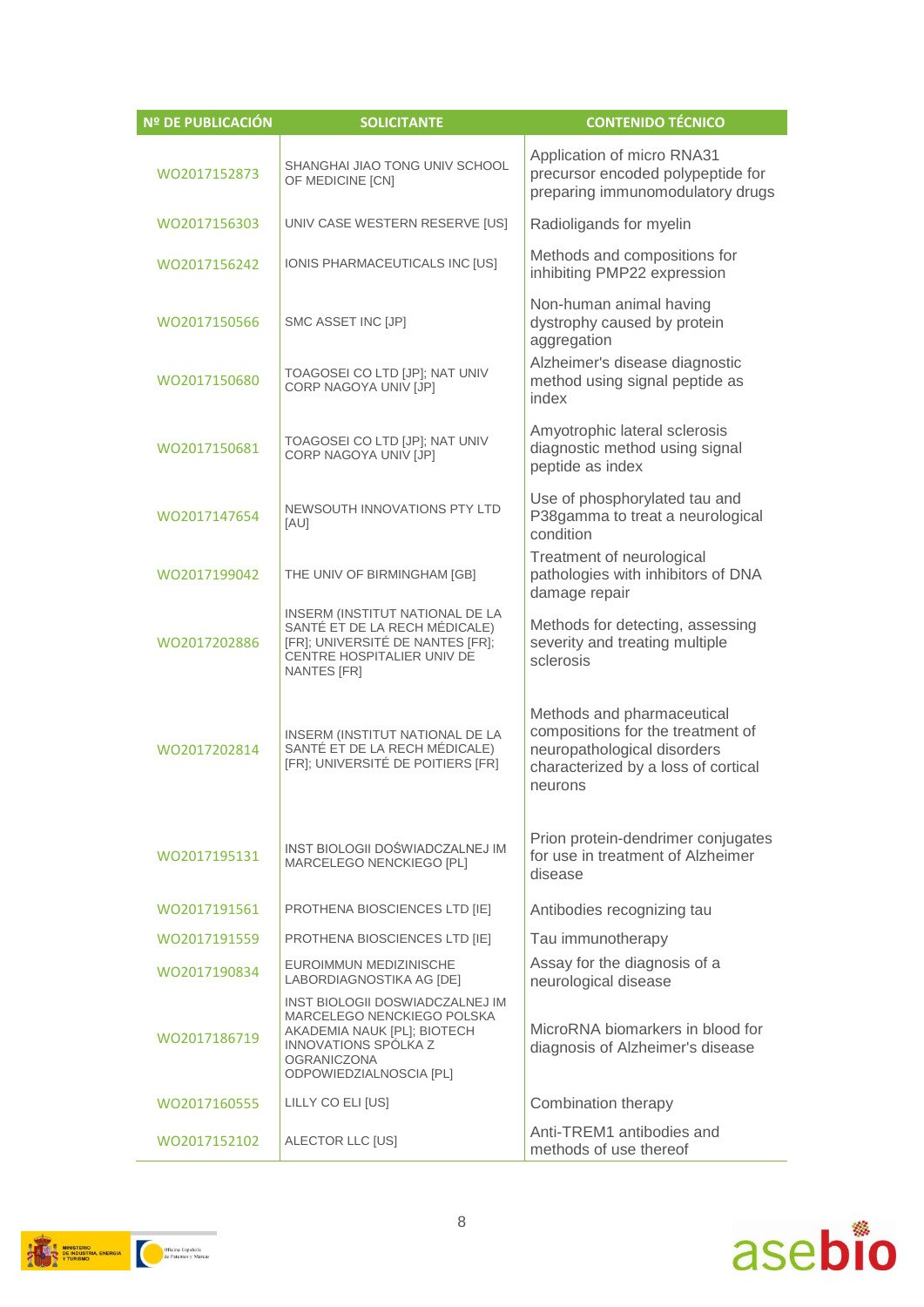| <b>Nº DE PUBLICACIÓN</b> | <b>SOLICITANTE</b>                                                                                                                                                                                                                                                                                | <b>CONTENIDO TÉCNICO</b>                                                                                                                                           |
|--------------------------|---------------------------------------------------------------------------------------------------------------------------------------------------------------------------------------------------------------------------------------------------------------------------------------------------|--------------------------------------------------------------------------------------------------------------------------------------------------------------------|
| WO2017158502             | MESSINA ANGELA ANNA [IT]; DE<br>PINTO VITO NICOLA [IT]; MAGRI'<br>ANDREA [IT]; REINA SIMONA [IT];<br><b>GUARINO FRANCESCA MARIA [IT]:</b><br>DIPARTIMENTO DI SCIENZE<br><b>BIOMEDICHE E BIOTECNOLOGICHE</b><br>[IT]; DIPARTIMENTO DI SCIENZE<br><b>BIOLOGICHE GEOLOGICHE E</b><br>AMBIENTALI [IT] | Pharmacologically active peptide<br>compound, process for the<br>preparation and use thereof                                                                       |
| WO2017162666             | FUNDACIÓ INST DE RECERCA<br>BIOMÈDICA (IRB BARCELONA) [ES];<br>UNIV LEUVEN KATH [BE]                                                                                                                                                                                                              | Amyloid beta peptide oligomers and<br>uses thereof                                                                                                                 |
| WO2017158045             | UNIV PARIS VAL DE MARNE [FR];<br><b>ASSIST PUBLIQUE - HOPITAUX DE</b><br>PARIS [FR]                                                                                                                                                                                                               | Alzheimer's disease early diagnosis<br>and/or prognosis in circulating<br>immune cells based on heparan<br>sulfates and/or of heparan sulfate<br>sulfotransferases |
| WO2017153922             | AMONETA DIAGNOSTICS SAS [FR];<br>JPT PEPTIDE TECH GMBH [DE]; CNRS -<br>CENTRE NAT DE LA RECH SCIENT<br>[FR]; UNIVERSITÉ DE STRASBOURG<br>[FR]                                                                                                                                                     | Detection of neurodegenerative<br>diseases                                                                                                                         |
| WO2017157952             | <b>GEFFARD MICHEL [FR]</b>                                                                                                                                                                                                                                                                        | Polycomplexes of poly-lysine<br>compounds for preventing and/or<br>combatting amyotrophic lateral<br>sclerosis                                                     |



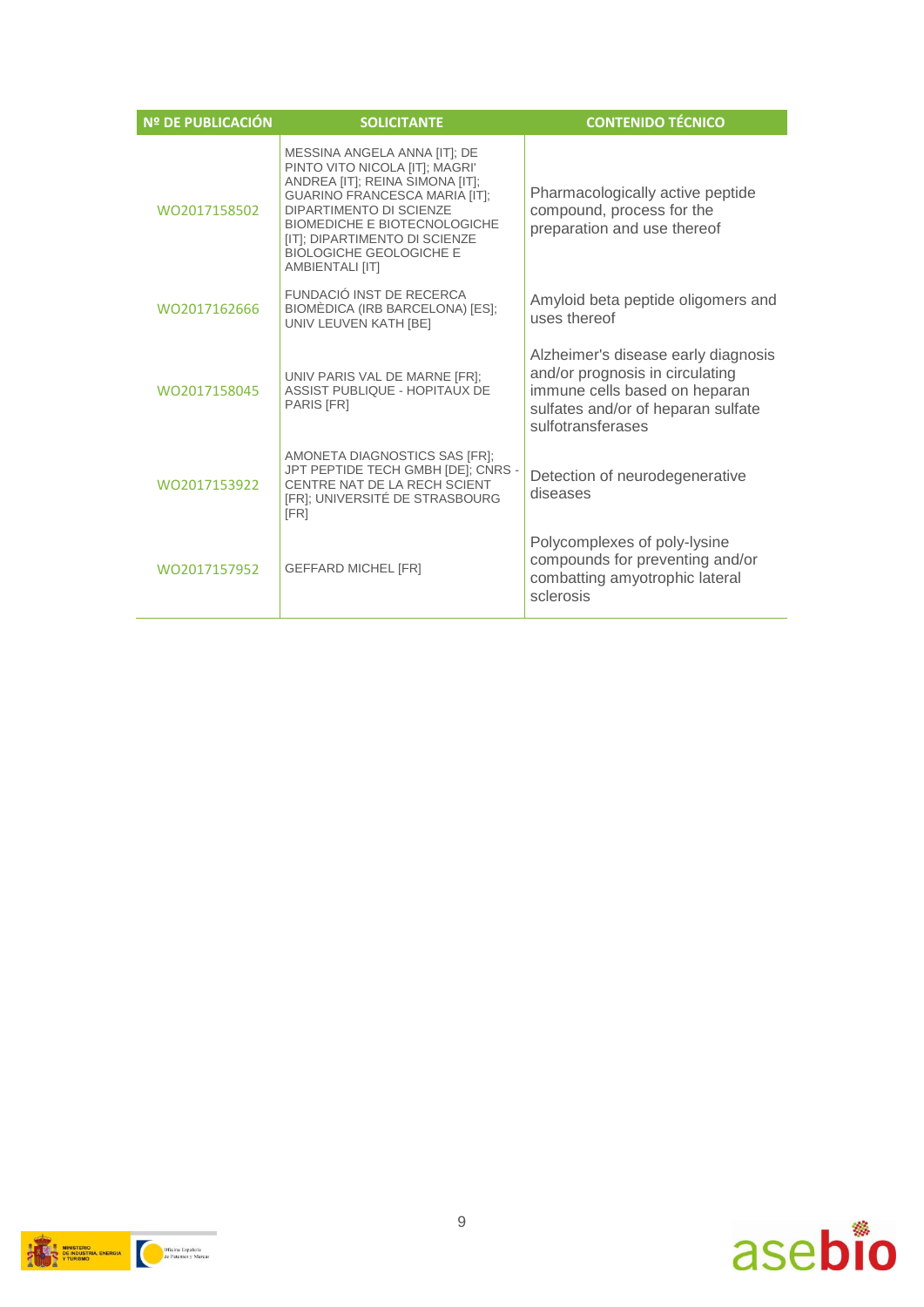## **Sistema Inmune**

| Nº DE PUBLICACIÓN | <b>SOLICITANTE</b>                                                                              | <b>CONTENIDO TÉCNICO</b>                                                                                                                                        |
|-------------------|-------------------------------------------------------------------------------------------------|-----------------------------------------------------------------------------------------------------------------------------------------------------------------|
| WO2017217524      | CHUGAI PHARMACEUTICAL CO LTD<br>[JP]                                                            | Anti-C5 antibodies and methods of<br>use                                                                                                                        |
| WO2017205765      | UNIV YALE [US]                                                                                  | Compositions and methods for<br>inhibiting PTPN22                                                                                                               |
| WO2017205532      | ALLEGHENY-SINGER RES INSTITUTE<br>[US]; RES INSTITUTE AT NATIONWIDE<br>CHILDREN'S HOSPITAL [US] | Methods and systems using C4<br>gene copy number and cell-bound<br>complement activation products for<br>identification of lupus and pre-lupus                  |
| WO2017201748      | <b>TZENG CHII-RUEY [CN]</b>                                                                     | Method for detecting endometriosis<br>and application thereof                                                                                                   |
| WO2017200489      | SINGAPORE HEALTH SERV PTE LTD<br>[SG]                                                           | A pharmaceutical composition and<br>the use thereof in the treatment of<br>autoimmune diseases                                                                  |
| WO2017201461      | CEDARS-SINAI MEDICAL CENTER [US]                                                                | Diagnosis of inflammatory bowel<br>disease based on genes                                                                                                       |
| WO2017201448      | U S GOVERNMENT AS REPRESENTED<br>BY THE DEPT OF VETERANS AFFAIRS<br>[US]                        | Animal models for psoriasis and<br>screening methods                                                                                                            |
| WO2017197076      | UNIV SOUTHERN CALIFORNIA [US]                                                                   | Fasting mimicking diet (FMD) as an<br>immunoregulatory treatment for<br>gastrointestinal<br>autoimmune/inflammatory diseases.                                   |
| WO2017193087      | EXICURE INC [US]; KANDIMALLA<br><b>EKAMBAR [US]</b>                                             | Liposomal spherical nucleic acid<br>(SNA) constructs presenting<br>antisense oligonucleotides(ASO) for<br>specific knockdown of interleukin 17<br>receptor mRNA |
| WO2017188850      | JOINT STOCK COMPANY BIOCAD [RU]                                                                 | Trispecific antibodies against<br>IL-17A, IL-17F and another<br>proinflammatory molecule                                                                        |
| WO2017187887      | UNIV TOHOKU [JP]                                                                                | Detection of immune complex<br>associated nephritis through<br>detection of intersectin 1 and/or<br>intersectin 2 in urine                                      |
| WO2017189588      | SORRENTO THERAPEUTICS INC [US]                                                                  | Antibody therapeutics that bind<br>STAT3                                                                                                                        |



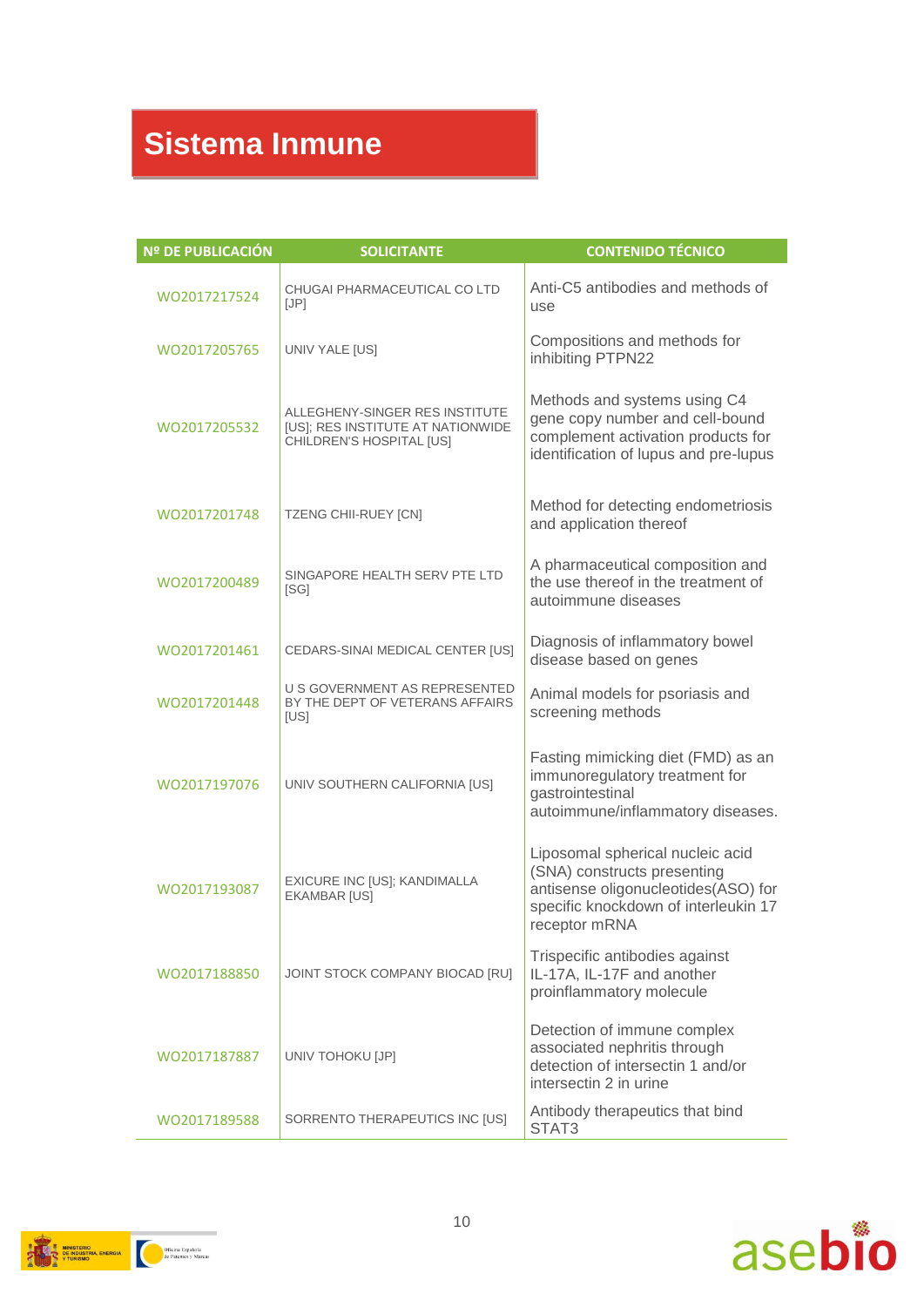| Nº DE PUBLICACIÓN | <b>SOLICITANTE</b>                                                                                                                             | <b>CONTENIDO TÉCNICO</b>                                                                                               |
|-------------------|------------------------------------------------------------------------------------------------------------------------------------------------|------------------------------------------------------------------------------------------------------------------------|
| WO2017189335      | <b>BIOMERICA INC [US]</b>                                                                                                                      | Compositions, devices, and<br>methods of Crohn's disease<br>sensitivity testing                                        |
| WO2017184726      | EASTMAN PAUL SCOTT [US];<br>MANNING WILLIAM [US]; CRESCENDO<br><b>BIOSCIENCE [US]</b>                                                          | Biomarkers and methods for<br>assessing response to inflammatory<br>disease therapy                                    |
| WO2017180150      | ESM TECH LLC [US]; RUFF KEVIN J<br>[US]                                                                                                        | Method for evaluating articular joint<br>therapeutics                                                                  |
| WO2017175228      | <b>TECHNION RES &amp; DEV FOUNDATION</b><br>[IL]; UNIV LELAND STANFORD JUNIOR<br>[US]                                                          | Infiltrating immune cell proportions<br>predict anti-TNF response in colon<br>biopsies                                 |
| WO2017177137      | BLUEBIRD BIO INC [US]                                                                                                                          | Chimeric antigen receptor T cell<br>compositions                                                                       |
| WO2017172509      | LILLY CO ELI [US]                                                                                                                              | IL-21 antibodies and uses thereof                                                                                      |
| WO2017171491      | THE ASAN FOUND [KR]                                                                                                                            | Pharmaceutical composition<br>comprising stem cell extract for<br>prevention or treatment of<br>inflammatory disease   |
| WO2017173250      | UNIV NORTH CAROLINA CHAPEL HILL<br>[US]; UPSTATE AFFILIATE<br>ORGANIZATION D/B/A GREENVILLE<br>HEALTH SYSTEM [US]; UNIV MICHIGAN<br>STATE [US] | Methods and compositions for<br>SIRT1 expression as a marker for<br>endometriosis and subfertility                     |
| WO2017164349      | ASTELLAS PHARMA INC [JP]                                                                                                                       | Medicinal composition comprising<br>peg anti-human NGF antibody Fab'<br>fragment                                       |
| WO2017164409      | UNIV OSAKA [JP]; FUNPEP CO LTD [JP]                                                                                                            | Conjugate vaccine targeting<br>disorder-causing in vivo protein                                                        |
| WO2017160675      | YACYSHYN BRUCE [US]; YACYSHYN<br>MARY E [US]                                                                                                   | Process and system for predicting<br>responders and non-responders to<br>mesalamine treatment of ulcerative<br>colitis |
| WO2017160587      | ABEOME CORP [US]; SHIMKETS<br>RICHARD A [US]; JACKSON CRYSTAL<br>LYLES [US]; BARTLETT NATHAN [AU];<br>VINCENT THOMAS [US]; LUO<br>YONGHUA [US] | Neutralizing monoclonal antibodies<br>to IL-25 and uses thereof                                                        |
| WO2017161342      | CEDARS-SINAI MEDICAL CENTER [US]                                                                                                               | Methods of diagnosing inflammatory<br>bowel disease through RNASET2                                                    |
| WO2017156298      | MEDIMMUNE LLC [US]                                                                                                                             | IL T7 binding molecules and<br>methods of using the same                                                               |
| WO2017155233      | BIO PEP CO LTD [KR]                                                                                                                            | Peptide for preventing or treating<br>inflammatory diseases and use<br>thereof                                         |
| WO2017142368      | NAT UNIV CHONBUK IND COOP FOUN<br>[KR]                                                                                                         | Composition for preventing and<br>treating allergic or inflammatory skin<br>disease                                    |



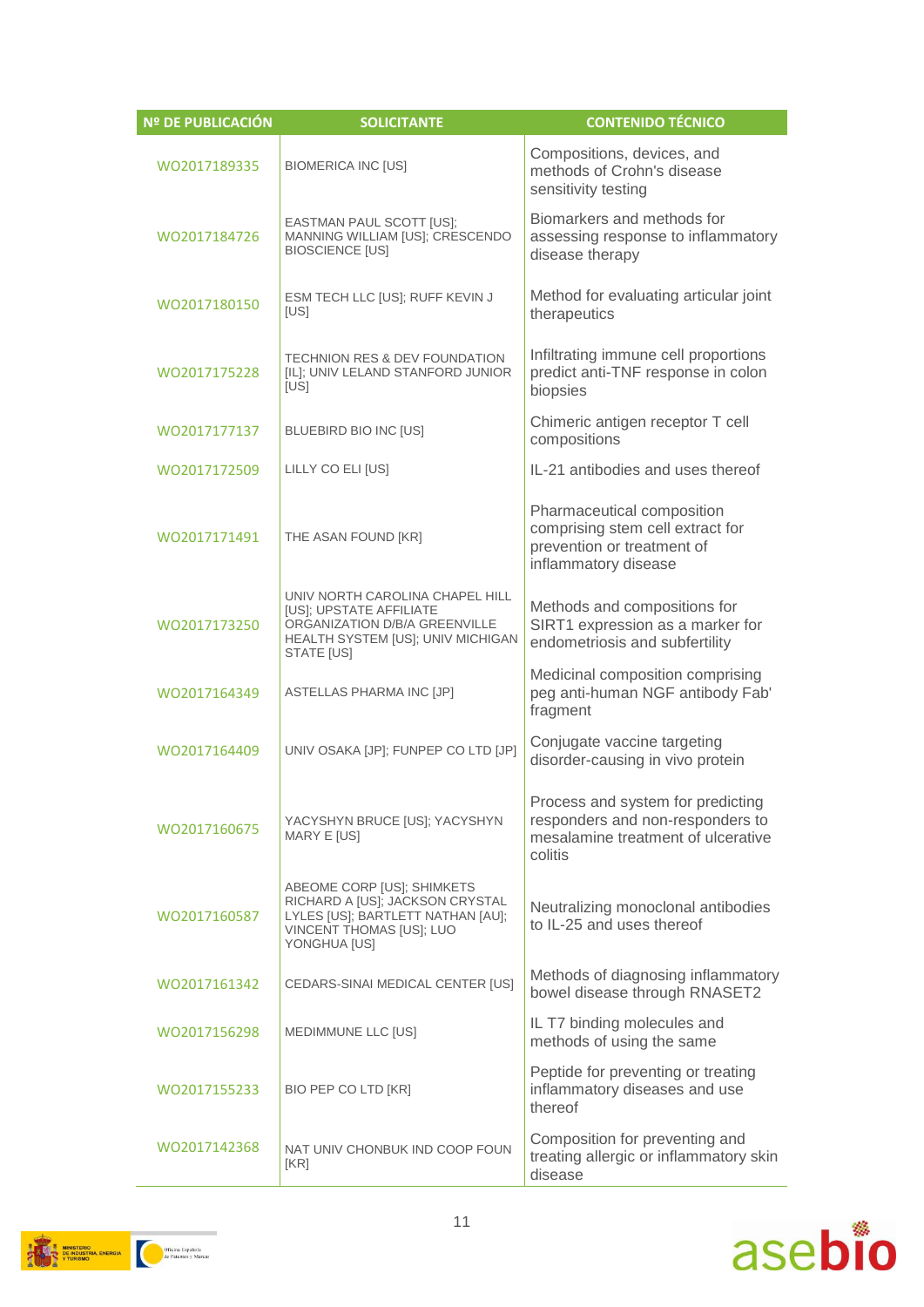| <b>Nº DE PUBLICACIÓN</b> | <b>SOLICITANTE</b>                                                                | <b>CONTENIDO TÉCNICO</b>                                                                                                       |
|--------------------------|-----------------------------------------------------------------------------------|--------------------------------------------------------------------------------------------------------------------------------|
| WO2017202879             | MEDIMMUNE LTD [GB]                                                                | Anti-PAD4 autoantibodies as clinical<br>response biomarkers for the<br>treatment of rheumatoid arthritis                       |
| WO2017192867             | MILLENNIUM PHARM INC [US]; ICAHN<br>SCHOOL MED MOUNT SINAI [US]                   | Triple combination therapy for<br>treating inflammatory bowel disease                                                          |
| WO2017189983             | PFIZER [US]; THE BRIGHAM AND<br>WOMEN'S HOSPITAL INC [US]                         | Interferon beta antibodies and uses<br>thereof                                                                                 |
| WO2017196663             | <b>BRISTOL-MYERS SQUIBB COMPANY</b><br>[US]                                       | TL1A antibodies and uses thereof                                                                                               |
| WO2017189827             | <b>BIOGEN MA INC [US]</b>                                                         | Pharmaceutical compositions and<br>dosage regimens for clinical use of<br>anti-blood dendritic cell antigen 2<br>antibodies    |
| WO2017194779             | SERVIZO GALEGO DE SAÚDE<br>(SERGAS) [ES]; UNIV SANTIAGO<br><b>COMPOSTELA [ES]</b> | Use of anti-CD26 antibody levels as<br>autoimmune and/or inflammatory<br>disease biomarkers                                    |
| WO2017189294             | INSTR LABORATORY COMPANY [US]                                                     | Method and kit for identifying lupus<br>anticoagulant (LA) associated with<br>antiphospholipid syndrome                        |
| WO2017180821             | BOEHRINGER INGELHEIM INT [DE]                                                     | Methods of treating inflammatory<br>diseases                                                                                   |
| WO2017172771             | JANSSEN BIOTECH INC [US]                                                          | Method of treating psoriasis with<br>increased interval dosing of anti-<br>IL12/23 antibody                                    |
| WO2017165607             | THE ADMINISTRATORS OF THE<br>TULANE EDUCATIONAL FUND [US]                         | Conjugates of tacrolimus, their<br>compositions, and their uses                                                                |
| WO2017174744             | UNIV COLLEGE DUBLIN NAT UNIV OF<br><b>IRELAND DUBLIN [IE]</b>                     | Treatment of inflammatory bowel<br>disease                                                                                     |
| WO2017174586             | UNIVERSITÄT STUTTGART [DE];<br><b>BALIOPHARM AG [CH]</b>                          | Monovalent inhibitor of huTNFR1<br>interaction                                                                                 |
| WO2017168014             | PROTAGEN AG [DE]                                                                  | Marker sequences for rheumatoid<br>arthritis                                                                                   |
| WO2017155990             | SANOFI BIOTECHNOLOGY [FR];<br>REGENERON PHARMA [US]                               | Compositions and methods for<br>treating rheumatoid arthritis                                                                  |
| WO2017160975             | <b>BRISTOL-MYERS SQUIBB COMPANY</b><br>[US]                                       | Methods of diagnosing and treating<br>lupus                                                                                    |
| WO2017158509             | TIGENIX S A U [ES]                                                                | Adipose tissue-derived stromal stem<br>cells for use in treating refractory<br>complex perianal fistulas in Crohn's<br>disease |
| WO2017162683             | BIONOU RES S L [ES]; KOROTT S L<br>[ES]; BIOPOLIS S L [ES]                        | Use of probiotics in the treatment<br>and/or prevention of psoriasis                                                           |



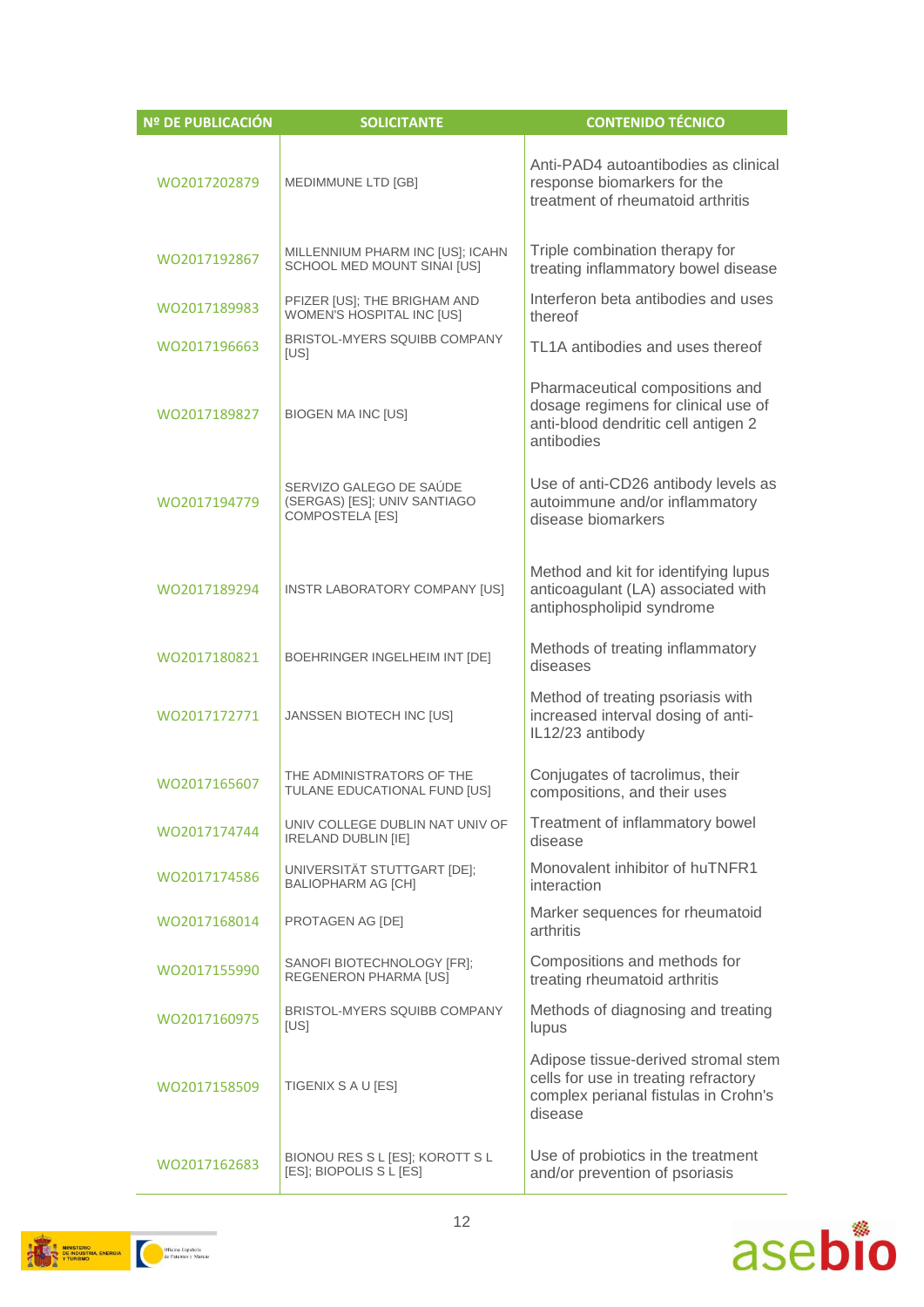| <b>Nº DE PUBLICACIÓN</b> | <b>SOLICITANTE</b>                                         | <b>CONTENIDO TÉCNICO</b>                                                                                |
|--------------------------|------------------------------------------------------------|---------------------------------------------------------------------------------------------------------|
| WO2017158101             | NUMAB INNOVATION AG [CH]                                   | Anti-TNFα-antibodies and functional<br>fragments thereof                                                |
| WO2017158084             | NUMAB INNOVATION AG [CH]                                   | Anti-TNFα-antibodies and functional<br>fragments thereof                                                |
| WO2017158079             | NUMAB INNOVATION AG [CH]                                   | Anti-TNFalpha-antibodies and<br>functional fragments thereof                                            |
| WO2017148596             | 4D PHARMA PLC [GB]                                         | Compositions comprising bacterial<br>Blautia strains for treating visceral<br>hypersensitivity          |
| WO2017180127             | LUCEY MICHAEL [US]                                         | Combinational compositions and<br>methods of use thereof                                                |
| FP3216461                | SANOFI BIOTECHNOLOGY [FR];<br><b>REGENERON PHARMA [US]</b> | Compositions and methods for<br>treating rheumatoid arthritis                                           |
| WO2017201131             | ALBERT EINSTEIN COLLEGE<br><b>MEDICINE INC [US]</b>        | Variant PD-L1 polypeptides, T-cell<br>modulatory multimeric polypeptides,<br>and methods of use thereof |
| WO2017201248             | <b>VOYAGER THERAPEUTICS INC [US]</b>                       | Modulatory polynucleotides                                                                              |
| WO2017152873             | SHANGHAI JIAO TONG UNIV SCHOOL<br>OF MEDICINE [CN]         | Application of micro RNA31<br>precursor encoded polypeptide for<br>preparing immunomodulatory drugs     |



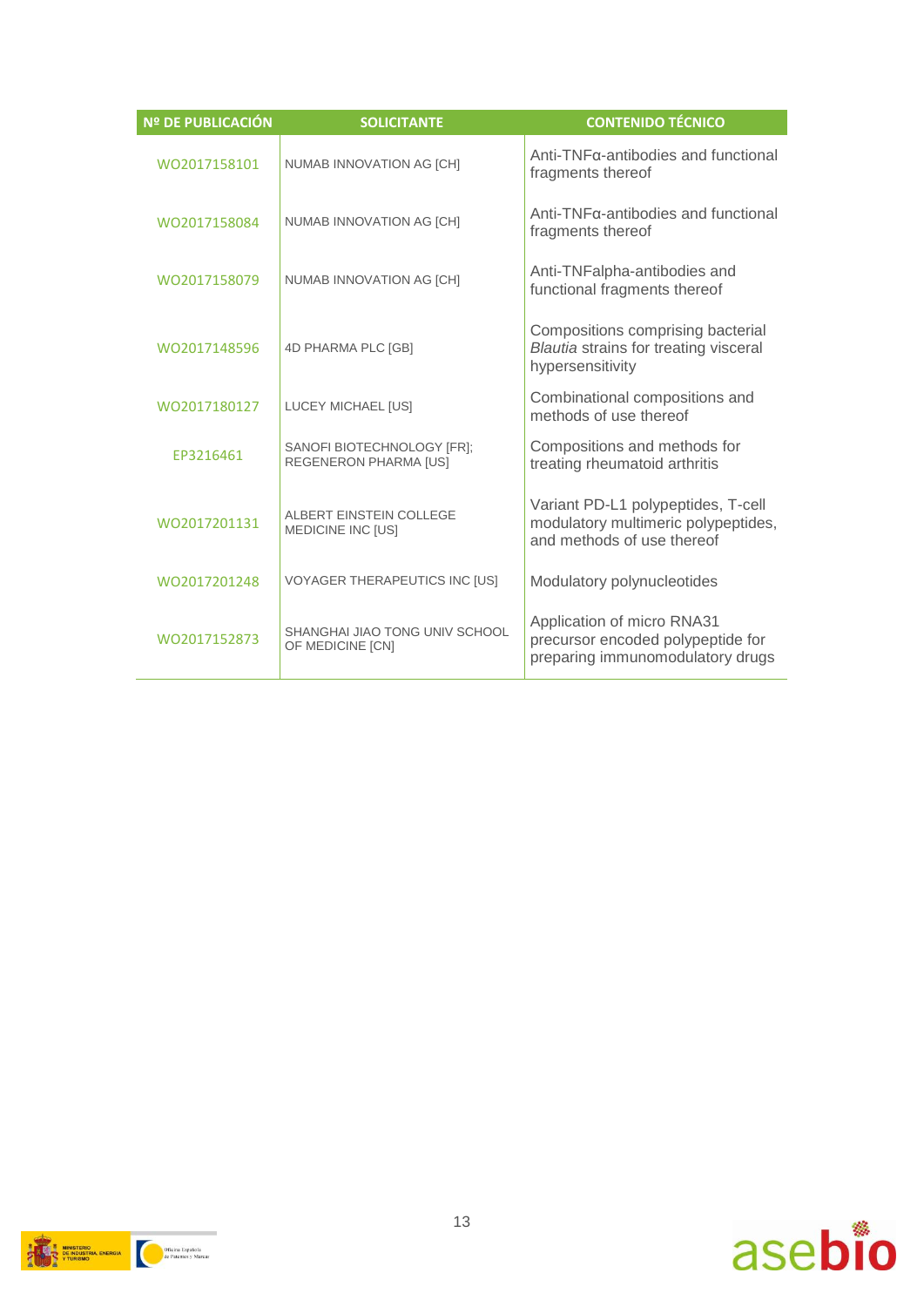# **Noticias**

### Nueva Alerta Tecnológica sobre "Biomarcadores para diagnóstico de enfermedad inflamatoria intestinal"

### **En colaboración con Plataforma ITEMAS**



Una más para nuestra colección. Veintidós son ya las [alertas](http://www.oepm.es/es/informacion_tecnologica/informacion_gratuita/Alertas_Tecnologicas/index.html)  [tecnológicas](http://www.oepm.es/es/informacion_tecnologica/informacion_gratuita/Alertas_Tecnologicas/index.html) que se encuentran disponibles en nuestro catálogo de servicios de vigilancia tecnológica.

En esta ocasión, nuestra colaboración con la [Plataforma ITEMAS](http://www.itemas.org/) ha dado como fruto la alerta sobre [Biomarcadores para diagnóstico de](http://www.oepm.es/es/informacion_tecnologica/informacion_gratuita/Alertas_Tecnologicas/detalle.html?id=32751)  [enfermedad inflamatoria intestinal,](http://www.oepm.es/es/informacion_tecnologica/informacion_gratuita/Alertas_Tecnologicas/detalle.html?id=32751) que se incorpora al grupo de Alertas

Tecnológicas de Ciencias de la Vida. El término de enfermedad inflamatoria intestinal comprende afecciones tan comunes como la colitis ulcerosa o la enfermedad de Chron. Tan sólo en Europa las padecen cerca de 3 millones de personas, lo cual da una idea aproximada de la magnitud que pueden tener los avances en esta línea de investigación, especialmente a nivel de diagnóstico.

Desde la [OEPM](http://www.oepm.es/es/index.html) esperamos que esta alerta tecnológica contribuya al trabajo de todos los profesionales partícipes, facilitándoles el acceso a las patentes publicadas a lo largo y ancho del globo con respecto a este tema.

### 7ª Edición del Foro Transfiere - Málaga

Los días 14 y 15 de febrero de 2018 se celebrará en el Palacio de Ferias y Congresos de Málaga la 7ª edición de TRANSFIERE, Foro Europeo para la Ciencia, Tecnología e Innovación, de cuyo Comité Organizador forma parte la Oficina Española de Patentes y Marcas (OEPM).

TRANSFIERE se ha concebido como un espacio único en España para fomentar la transferencia y la



cooperación entre el ámbito científico y el sector empresarial. Científicos de las universidades y de los centros públicos y privados de investigación pueden transmitir el conocimiento que generan a las empresas y a los agentes productores del sector del I+D+i. Por su parte, las pymes y micropymes tienen la oportunidad de ofertar sus productos y servicios ante las grandes empresas demandantes de tecnología.

La OEPM acudirá con un stand, gestionará la agenda de citas "on line" y participará con una ponencia en el ciclo de mesas redondas

Lugar: Palacio de Ferias y Congresos de Málaga, José Ortega y Gasset 201 Málaga

Más información:<http://transfiere.malaga.eu/>



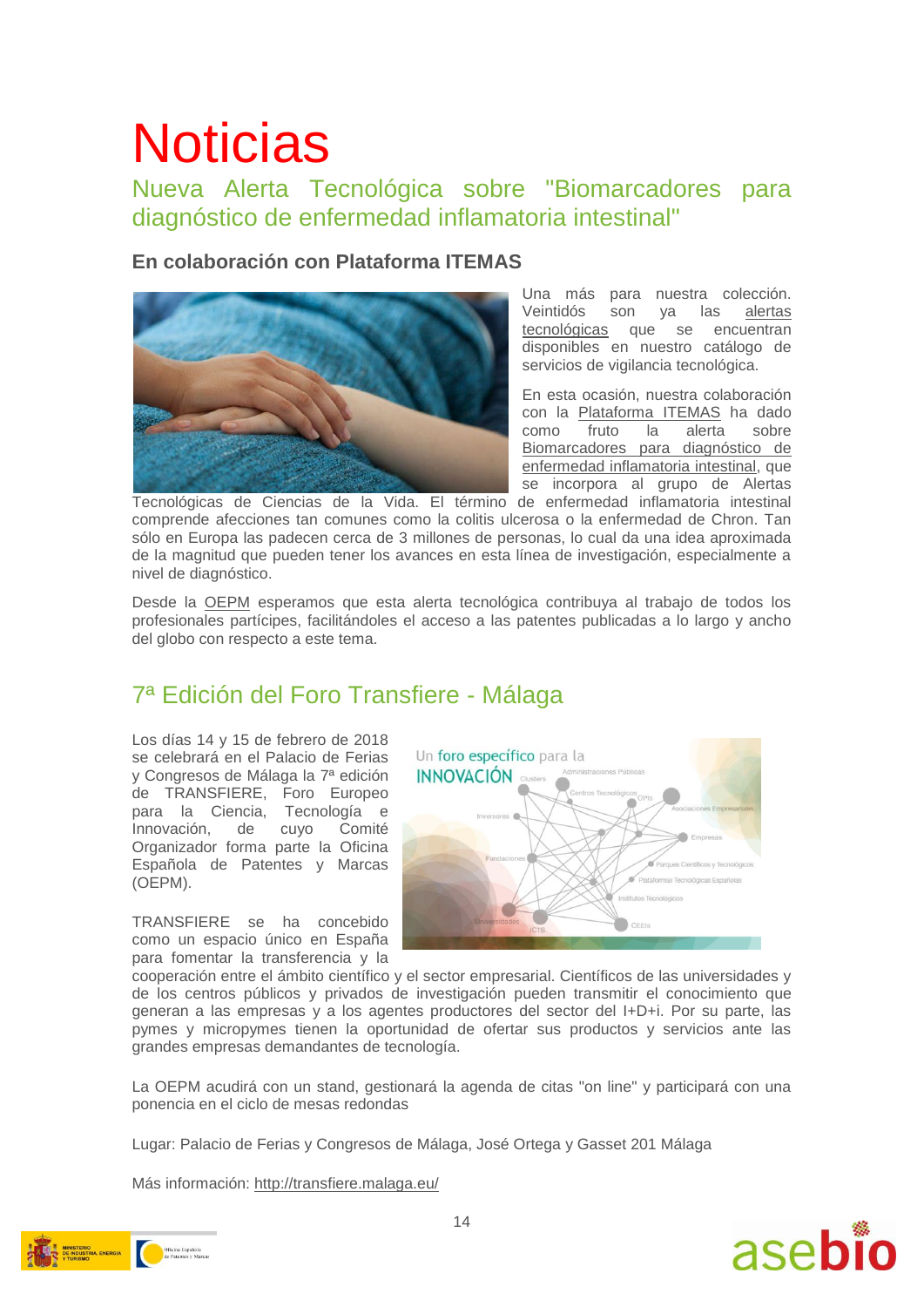### Premio madri+d a la Mejor Patente **Recompensando el esfuerzo en la labor investigadora**



Los galardones constituven un buen ejercicio de estimulación y reconocimiento del trabajo bien hecho. Desde hace más de una década, los [Premios madri+d](https://www.madrimasd.org/fundacion/galardonados) vienen recompensando el esfuerzo en la labor investigadora, y en esta su XII edición un representante de la [Oficina](https://www.oepm.es/)  [Española de Patentes y Marcas](https://www.oepm.es/)  [\(OEPM\)](https://www.oepm.es/) formó parte del jurado en la categoría de Mejor Patente, como viene siendo habitual.

El premio fue otorgado al ["Instrumento miniaturizado simulador de visión simultánea"](http://digital.csic.es/bitstream/10261/135949/1/ES2535126B1.pdf) presentado por el doctor Carlos Dorronsoro, de la [Agencia Estatal Consejo Superior de](http://www.csic.es/)  [Investigaciones Científicas \(CSIC\).](http://www.csic.es/) También fue concedido un accésit a la patente ["Uso de](http://digital.csic.es/bitstream/10261/124885/1/ES2525503_A1.pdf)  [esteronitronas para el tratamiento y prevención del ictus o accidente cerebrovascular,](http://digital.csic.es/bitstream/10261/124885/1/ES2525503_A1.pdf)  [enfermedades de Alzheimer, Parkinson y Esclerosis Lateral Amiotrófica",](http://digital.csic.es/bitstream/10261/124885/1/ES2525503_A1.pdf) del doctor Alberto Alcázar, del [Instituto Ramón y Cajal de Investigación Sanitaria \(IRYCIS\).](http://www.irycis.org/)

Nos gustaría felicitar a todos los participantes por su contribución al bienestar y la prosperidad de la sociedad con la elaboración de sus patentes, y agradecer a la [Fundación para el](https://www.madrimasd.org/)  [Conocimiento madri+d](https://www.madrimasd.org/) el haber contado con nosotros en un evento de tales características.

### La OEPM colabora con las universidades españolas. Uso de la PI por el personal investigador

La labor investigadora llevada a cabo por las universidades españolas las convierte, a ellas y a las personas que hay detrás, en adalides del común progreso. Sin su encomiable esfuerzo y aportación a nuestra sociedad, los engranajes que rigen la mejora continua de la misma carecerían de sus piezas más fundamentales.

Hemos oído muchas veces que quien siembra es quien luego cosecha.



Ellos nos lo muestran día a día con su trabajo y nos inspiran para hacer lo propio. Es por eso que a finales del pasado año, en la [OEPM,](http://www.oepm.es/) sembramos un acuerdo de colaboración con la [Conferencia de Rectores de las Universidades Españolas \(CRUE\),](http://www.crue.org/) que regamos con esmero en sesiones informativas y posteriormente abonamos con otro tipo de acciones complementarias de carácter divulgativo.

A estas alturas de año podemos ver que el resultado cosechado ha sido un éxito, habiendo logrado nuestro objetivo de fomentar el uso de la Propiedad Industrial entre el personal investigador de estas instituciones. Por poner algunos ejemplos:

- Se ha incrementado en un 32% el número de solicitudes de ITPs solicitados por universidades.
- Ha surgido una nueva Alerta Tecnológica [\("Tecnología para monitorización y control de](http://www.oepm.es/es/informacion_tecnologica/informacion_gratuita/Alertas_Tecnologicas/detalle.html?id=32600)  [la diabetes"\)](http://www.oepm.es/es/informacion_tecnologica/informacion_gratuita/Alertas_Tecnologicas/detalle.html?id=32600), fruto de nuestra colaboración con la Universidad Politécnica de Valencia.